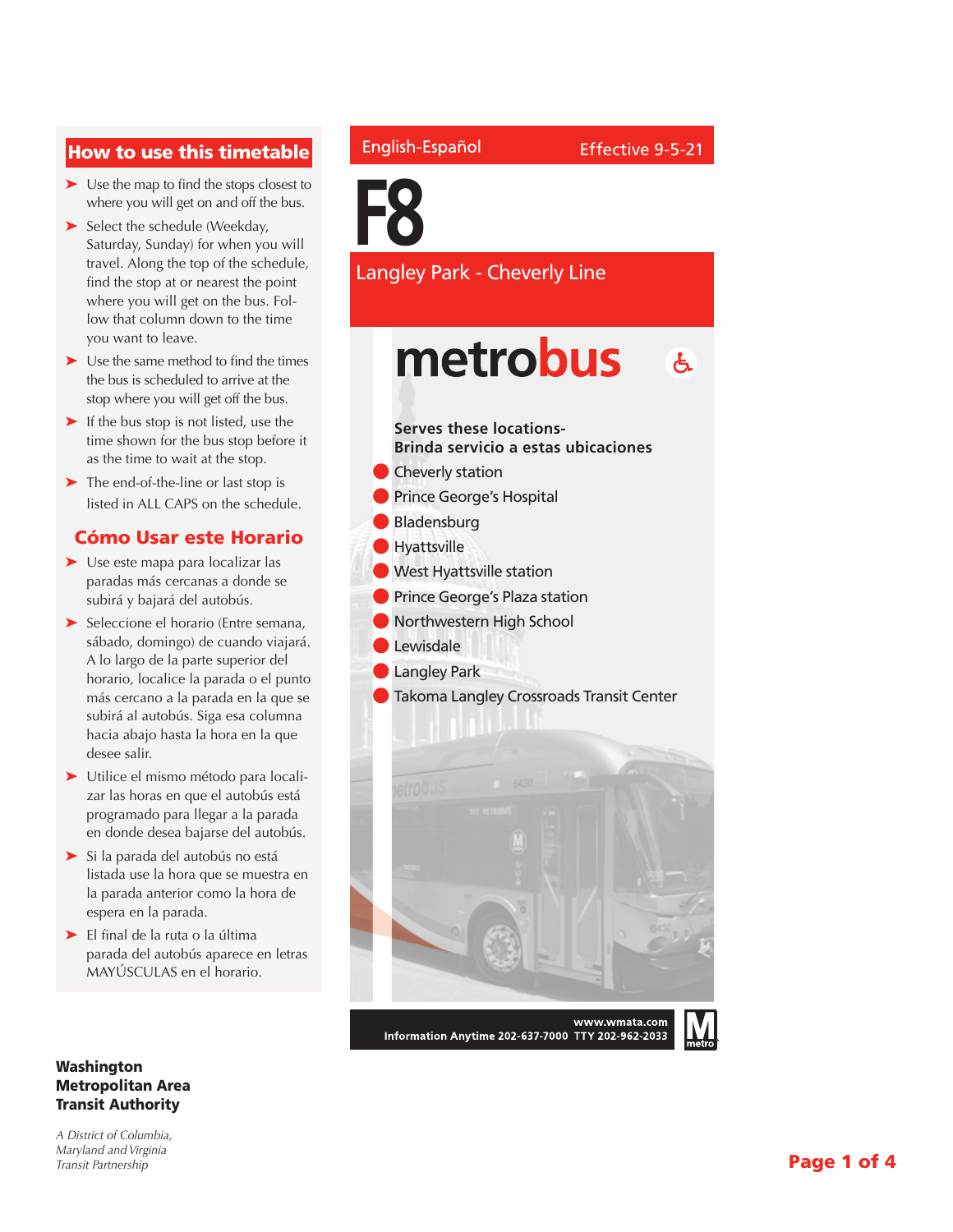# **F8** Prince George's-Langley Park Line

### **Effective Sunday, September 5, 2021 A partir del domingo, 5 de septiembre de 2021**

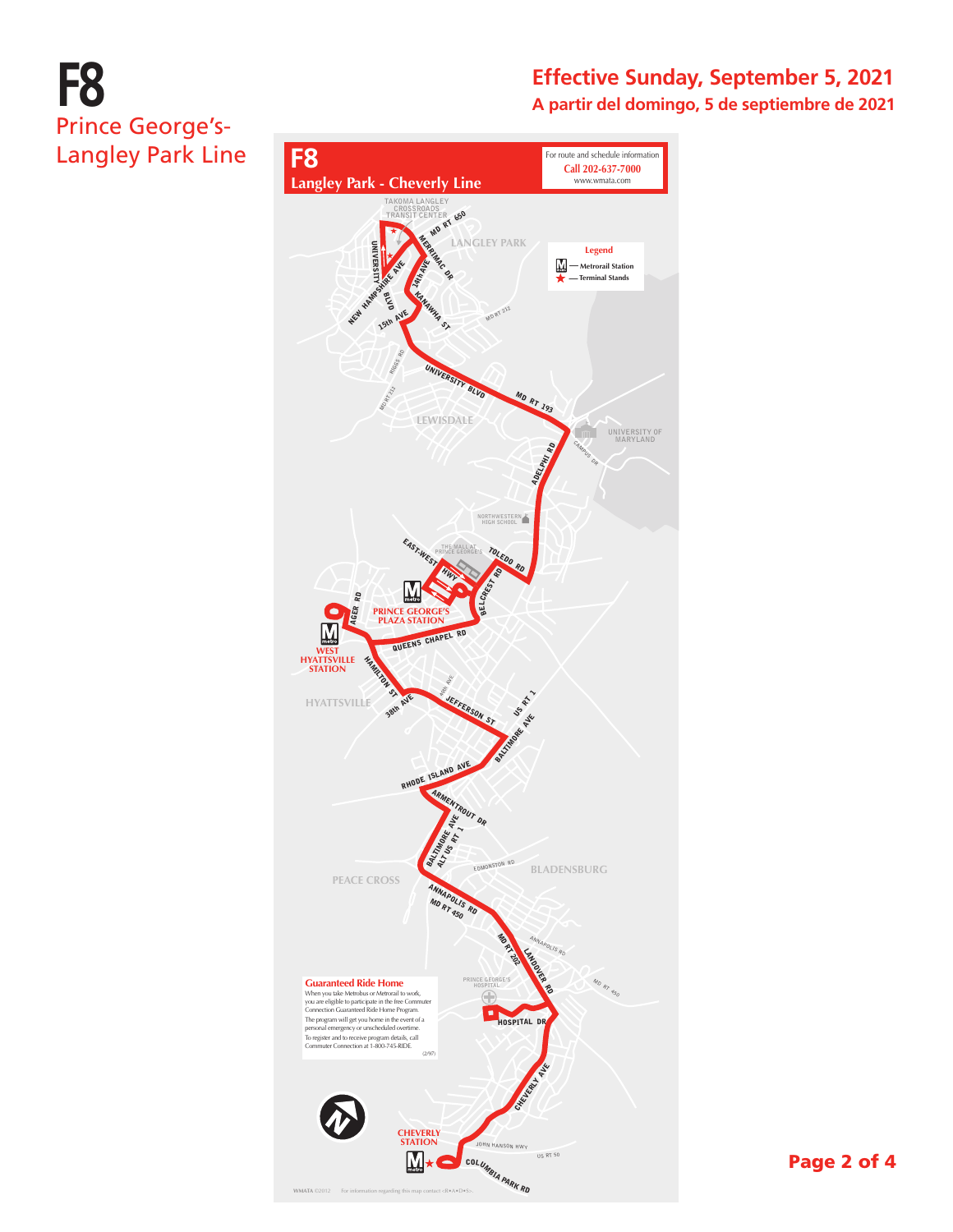

### **Effective Sunday, September 5, 2021 A partir del domingo, 5 de septiembre de 2021**

# **Southbound To Cheverly station Access 20 Northbound To Langley Park**

## Monday thru Friday — De Lunes a viernes Monday thru Friday — De Lunes a viernes

| Route<br>Number | <b>Takoma</b><br>Langley<br>Cross-<br>roads<br><b>Transit</b><br>Center | Univer-<br>sity<br>Blvd.<br>&<br><b>Riggs</b><br>Rd.<br>(Lewis-<br>dale) | Prince<br>George's<br>Plaza<br>M | West<br>Hyatts-<br>ville<br>M | leffer-<br>son<br>$St.$ &<br>40th Ave. ston Rd.<br>ville) | Anna-<br>polis<br><b>Rd. &amp;</b><br>Edmon-<br>(Hyatts- (Bladens- George's<br>burg) | Prince<br>Hospital | CHEV-<br><b>ERLY</b><br>M |
|-----------------|-------------------------------------------------------------------------|--------------------------------------------------------------------------|----------------------------------|-------------------------------|-----------------------------------------------------------|--------------------------------------------------------------------------------------|--------------------|---------------------------|
|                 |                                                                         |                                                                          | <b>AM Service --</b>             |                               | <b>Servicio matutino</b>                                  |                                                                                      |                    |                           |
| F <sub>8</sub>  | 5:35                                                                    | 5:43                                                                     | 5:55                             | 6:01                          | 6:06                                                      | 6:15                                                                                 | 6:21               | 6:30                      |
| F <sub>8</sub>  | 6:12                                                                    | 6:20                                                                     | 6:32                             | 6:38                          | 6:43                                                      | 6:52                                                                                 | 6:58               | 7:07                      |
| F8              | 6:40                                                                    | 6:48                                                                     | 7:01                             | 7:08                          | 7:14                                                      | 7:24                                                                                 | 7:29               | 7:37                      |
| F <sub>8</sub>  | 7:17                                                                    | 7:25                                                                     | 7:38                             | 7:45                          | 7:51                                                      | 8:01                                                                                 | 8:06               | 8:14                      |
| F8              | 7:47                                                                    | 7:55                                                                     | 8:08                             | 8:15                          | 8:21                                                      | 8:31                                                                                 | 8:36               | 8:44                      |
| F <sub>8</sub>  | 8:23                                                                    | 8:31                                                                     | 8:44                             | 8:51                          | 8:57                                                      | 9:07                                                                                 | 9:12               | 9:20                      |
| F <sub>8</sub>  | 9:01                                                                    | 9:07                                                                     | 9:21                             | 9:27                          | 9:32                                                      | 9:39                                                                                 | 9:45               | 9:52                      |
| F <sub>8</sub>  | 9:34                                                                    | 9:40                                                                     | 9:54                             | 10:00                         | 10:05                                                     | 10:12                                                                                | 10:18              | 10:25                     |
| F <sub>8</sub>  | 10:04                                                                   | 10:10                                                                    | 10:24                            | 10:30                         | 10:35                                                     | 10:42                                                                                | 10:48              | 10:55                     |
| F <sub>8</sub>  | 10:32                                                                   | 10:39                                                                    | 10:53                            | 10:59                         | 11:05                                                     | 11:16                                                                                | 11:22              | 11:30                     |
| F8              | 11:32                                                                   | 11:39                                                                    | 11:53                            | 11:59                         | 12:05                                                     | 12:16                                                                                | 12:22              | 12:30                     |
|                 |                                                                         |                                                                          | <b>PM Service -</b>              |                               | <b>Servicio vespertino</b>                                |                                                                                      |                    |                           |
| F8              | 12:32                                                                   | 12:39                                                                    | 12:53                            | 12:59                         | 1:05                                                      | 1:16                                                                                 | 1:22               | 1:30                      |
| F <sub>8</sub>  | 1:32                                                                    | 1:39                                                                     | 1:53                             | 1:59                          | 2:05                                                      | 2:16                                                                                 | 2:22               | 2:30                      |
| F8              | 2:32                                                                    | 2:38                                                                     | 2:52                             | 2:58                          | 3:04                                                      | 3:14                                                                                 | 3:19               | 3:27                      |
| F <sub>8</sub>  | 3:32                                                                    | 3:38                                                                     | 3:52                             | 3:58                          | 4:04                                                      | 4:14                                                                                 | 4:19               | 4:27                      |
| F <sub>8</sub>  | 4:32                                                                    | 4:40                                                                     | 4:55                             | 5:01                          | 5:08                                                      | 5:19                                                                                 | 5:25               | 5:34                      |
| F <sub>8</sub>  | 5:06                                                                    | 5:14                                                                     | 5:29                             | 5:35                          | 5:42                                                      | 5:53                                                                                 | 5:59               | 6:08                      |
| F8              | 5:36                                                                    | 5:44                                                                     | 5:59                             | 6:05                          | 6:12                                                      | 6:23                                                                                 | 6:29               | 6:38                      |
| F <sub>8</sub>  | 6:06                                                                    | 6:14                                                                     | 6:29                             | 6:35                          | 6:42                                                      | 6:53                                                                                 | 6:59               | 7:08                      |
| F8              | 6:36                                                                    | 6:44                                                                     | 6:59                             | 7:05                          | 7:12                                                      | 7:23                                                                                 | 7:29               | 7:38                      |
| F <sub>8</sub>  | 7:06                                                                    | 7:13                                                                     | 7:25                             | 7:31                          | 7:36                                                      | 7:44                                                                                 | 7:48               | 7:55                      |
| F8              | 7:29                                                                    | 7:36                                                                     | 7:48                             | 7:54                          | 7:59                                                      | 8:07                                                                                 | 8:11               | 8:18                      |
| F <sub>8</sub>  | 7:52                                                                    | 7:59                                                                     | 8:11                             | 8:17                          | 8:22                                                      | 8:30                                                                                 | 8:34               | 8:41                      |

| Route<br><b>Number</b> | Cheverly<br>M | Prince<br>George's<br>Hospital | <b>Annapolis</b><br>Rd. &<br>Edmon-<br>ston Rd.<br>(Bladens-<br>burg) | lefferson<br>St. & 40th<br>Ave.<br>(Hyatts-<br>ville) | West<br>Hyatts-<br>ville<br>M | Prince<br>George's<br>Plaza<br>M | Univer-<br>sity<br>Blvd.<br>&<br><b>Riggs</b><br>Rd.<br>(Lew-<br>isdale) | <b>TAKOMA</b><br><b>LANGLEY</b><br><b>CROSS-</b><br><b>ROADS</b><br><b>TRANSIT</b><br><b>CENTER</b> |
|------------------------|---------------|--------------------------------|-----------------------------------------------------------------------|-------------------------------------------------------|-------------------------------|----------------------------------|--------------------------------------------------------------------------|-----------------------------------------------------------------------------------------------------|
|                        |               |                                |                                                                       | <b>AM Service - Servicio matutino</b>                 |                               |                                  |                                                                          |                                                                                                     |
| F8                     | 5:40          | 5:47                           | 5:53                                                                  | 6:01                                                  | 6:06                          | 6:11                             | 6:24                                                                     | 6:31                                                                                                |
| F <sub>8</sub>         | 6:13          | 6:22                           | 6:30                                                                  | 6:38                                                  | 6:43                          | 6:49                             | 7:03                                                                     | 7:11                                                                                                |
| F <sub>8</sub>         | 6:43          | 6:52                           | 7:00                                                                  | 7:08                                                  | 7:13                          | 7:19                             | 7:33                                                                     | 7:41                                                                                                |
| F <sub>8</sub>         | 7:13          | 7:23                           | 7:32                                                                  | 7:43                                                  | 7:48                          | 7:54                             | 8:09                                                                     | 8:17                                                                                                |
| F8                     | 7:43          | 7:53                           | 8:02                                                                  | 8:13                                                  | 8:18                          | 8:24                             | 8:39                                                                     | 8:47                                                                                                |
| F <sub>8</sub>         | 8:20          | 8:30                           | 8:39                                                                  | 8:50                                                  | 8:55                          | 9:01                             | 9:16                                                                     | 9:24                                                                                                |
| F <sub>8</sub>         | 8:50          | 9:00                           | 9:07                                                                  | 9:16                                                  | 9:22                          | 9:29                             | 9:45                                                                     | 9:54                                                                                                |
| F <sub>8</sub>         | 9:20          | 9:30                           | 9:37                                                                  | 9:46                                                  | 9:52                          | 9:59                             | 10:15                                                                    | 10:24                                                                                               |
| F8                     | 10:20         | 10:30                          | 10:37                                                                 | 10:46                                                 | 10:52                         | 10:59                            | 11:15                                                                    | 11:24                                                                                               |
| F <sub>8</sub>         | 11:20         | 11:30                          | 11:37                                                                 | 11:46                                                 | 11:52                         | 11:59                            | 12:15                                                                    | 12:24                                                                                               |
|                        |               |                                |                                                                       | <b>PM Service - Servicio vespertino</b>               |                               |                                  |                                                                          |                                                                                                     |
| F <sub>8</sub>         | 12:20         | 12:30                          | 12:37                                                                 | 12:46                                                 | 12:52                         | 12:59                            | 1:15                                                                     | 1:24                                                                                                |
| F <sub>8</sub>         | 1:18          | 1:28                           | 1:35                                                                  | 1:44                                                  | 1:50                          | 1:57                             | 2:13                                                                     | 2:22                                                                                                |
| F <sub>8</sub>         | 2:14          | 2:23                           | 2:31                                                                  | 2:41                                                  | 2:46                          | 2:53                             | 3:11                                                                     | 3:23                                                                                                |
| F <sub>8</sub>         | 3:14          | 3:23                           | 3:31                                                                  | 3:41                                                  | 3:46                          | 3:53                             | 4:11                                                                     | 4:23                                                                                                |
| F8                     | 3:50          | 3:59                           | 4:07                                                                  | 4:17                                                  | 4:22                          | 4:29                             | 4:47                                                                     | 4:59                                                                                                |
| F <sub>8</sub>         | 4:20          | 4:29                           | 4:37                                                                  | 4:47                                                  | 4:52                          | 4:59                             | 5:17                                                                     | 5:29                                                                                                |
| F <sub>8</sub>         | 4:50          | 4:59                           | 5:06                                                                  | 5:15                                                  | 5:22                          | 5:32                             | 5:49                                                                     | 5:58                                                                                                |
| F <sub>8</sub>         | 5:20          | 5:29                           | 5:36                                                                  | 5:45                                                  | 5:52                          | 6:02                             | 6:19                                                                     | 6:28                                                                                                |
| F8                     | 5:50          | 5:59                           | 6:06                                                                  | 6:15                                                  | 6:22                          | 6:32                             | 6:49                                                                     | 6:58                                                                                                |
| F <sub>8</sub>         | 6:15          | 6:26                           | 6:32                                                                  | 6:40                                                  | 6:45                          | 6:51                             | 7:07                                                                     | 7:16                                                                                                |
| F8                     | 6:45          | 6:56                           | 7:02                                                                  | 7:10                                                  | 7:15                          | 7:21                             | 7:37                                                                     | 7:46                                                                                                |
| F <sub>8</sub>         | 7:50          | 7:57                           | 8:04                                                                  | 8:10                                                  | 8:16                          | 8:20                             | 8:34                                                                     | 8:40                                                                                                |